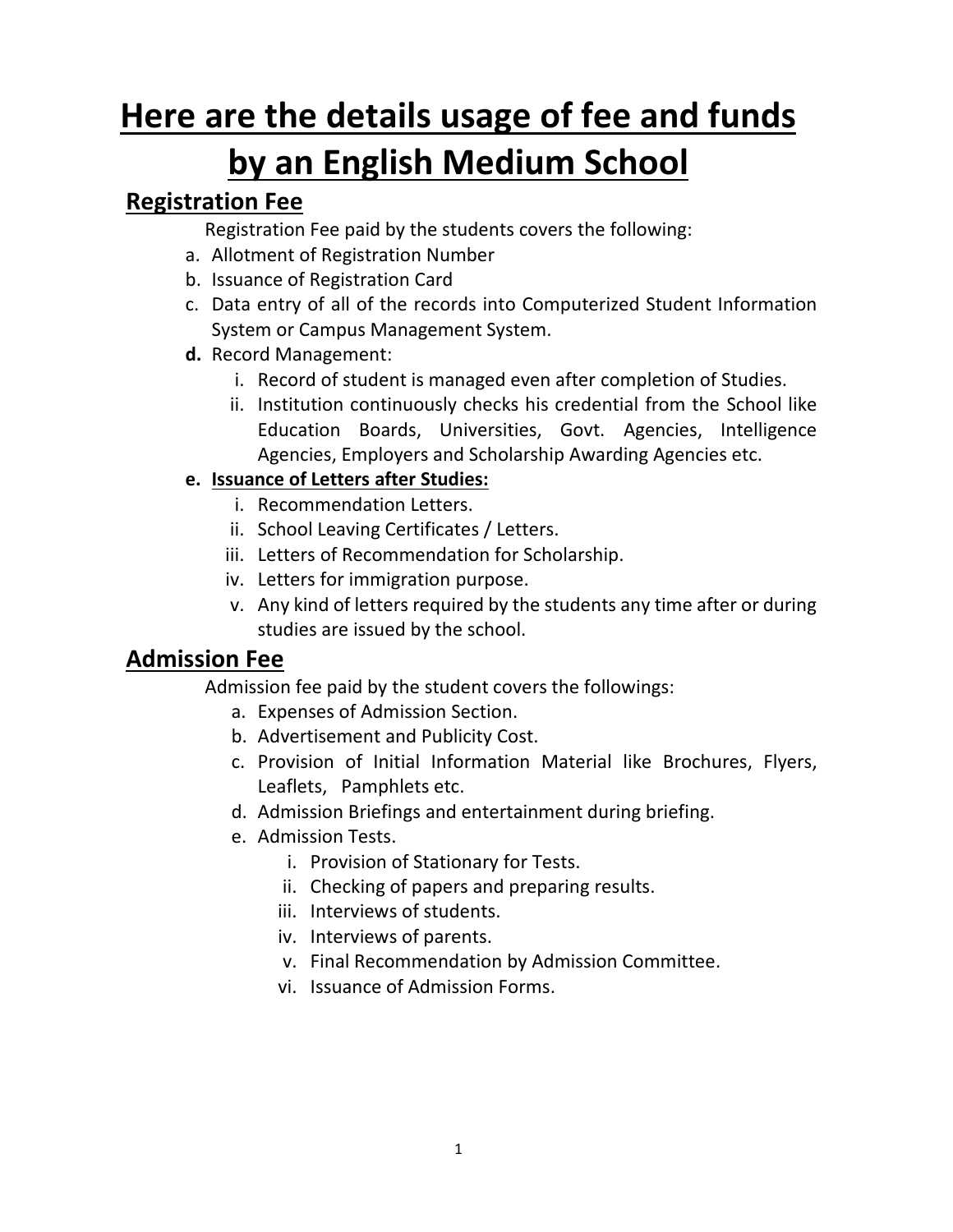#### **Post Admission Procedure**

- 1. Deposit of Fee
- 2. Issuance of Admission Card.
- 3. Provision of Book List.
- 4. Provision of Uniform Shops List.
- 5. Provision of Book Shops List.
- 6. Provision of Furniture to student like students chairs tables etc.
- 7. Provision of Furniture in classes like White Boards, Soft Boards, Teachers Tables, Teachers Chairs, Lab Furniture etc.
- 8. Transport if required:
	- i. Information about Transport System
	- ii. Management of Route
	- iii. Issuance of Transport Form
	- iv. Receiving of Transport Fee
	- v. Issuance of Transport slip

## **Tuition Fee:**

Tuition Fee paid by the student covers the followings:

## **1. Teaching cost of the Students / Tuition cost**

Approximately 50% of the monthly tuition fee is used to pay the salaries to staff of all kind at schools.

## 2. **Teacher's Stationary**

Board Markers, attendance registers, papers, pen pencils are essential part of teaching which is provided to all the teachers in classes and a huge amount is required by the school to purchase stationary material.

## 3. **Building Rent:**

Approximately each school pay rent of building equal to 15 to 25% of total fee collected from the students.

## 4. **Payment of Utility Bills**

Bills like Electricity, Water and Gas etc. are paid which are equal to approximately 7% to 10% of the fee collected from students.

## 5. **Provision of Furniture:**

First time furniture is provided by the school against admission fee but students use the furniture very badly and ruin it within four to five years that is why approximately after five years the school has to buy new furniture for their students.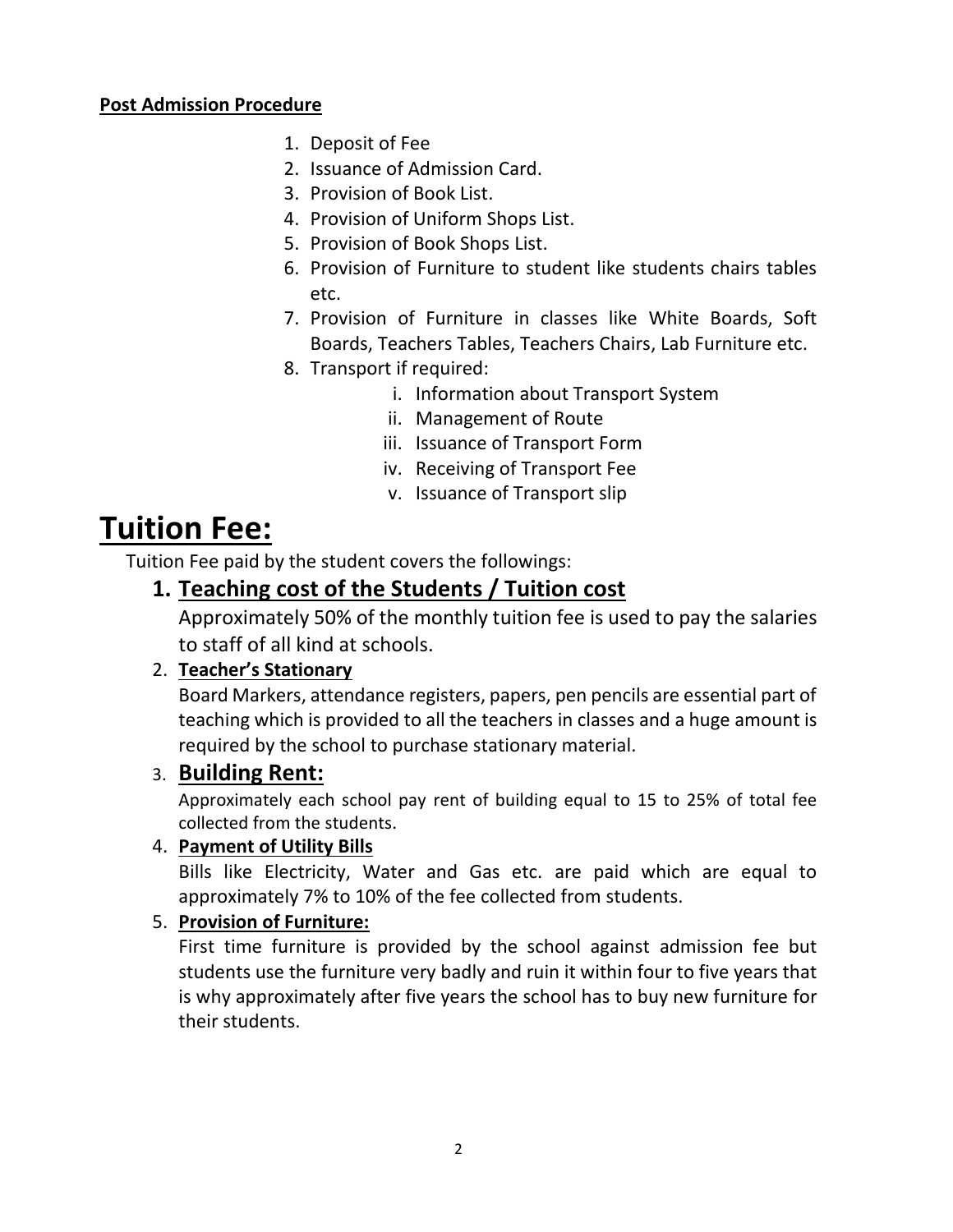## 6. **Repair, Maintenance and Polishing of Furniture**

After every two years Repair, Maintenance and Polishing of furniture is a compulsory expense. School repairs and maintain student's chairs and tables, teacher's chairs and tables, white boards and soft boards, cupboards Lab Furniture etc.

#### **7. Purchase of Appliances:**

#### **Following kinds of electric appliances are purchased:**

- i. Fans after every four years.
- ii. Energy savers after Six months.
- iii. Air Cooler after every four to five years.
- iv. Air Cooler accessories after every two years.
- v. Water Cooler for Cold Water after every five years needs replacement or grand repair.

#### **Following kinds of gas appliances are purchased:**

- I. Gas Heater after every Four years.
- II. Water Geysers/ Electric Geysers after every four years
- III. Water Fittings need repairing or replacement after every three years.

(Students break Flush Tanks and Water Taps averagely in two years.

#### **8. Provision of Electricity during load shedding:**

In addition to WAPDA Connection school has to manage the following arrangements.

- i. UPS Arrangement: Purchasing and maintenance.
- ii. Replacement of UPS Batteries every year.
- iii. Generator Rent if generator is not purchased and repairing and maintenance if purchased.
- iv. Fuel for generators.

#### **9. Repair Maintenance of Building**

Repair and maintenance of school building is continuous phenomenon in addition to Annual Renovation during summer.

#### **10.Annual Renovation of Building**

In case of school or offices usually building owners refuse annual renovation because of use of building other than domestic use. In addition to routine repair and maintenance that is being done on emergency basis, the following kind of annual renovation is being made at the time of Annual Renovation:

- i. White Wash
- ii. Polishing of Doors Windows etc.
- iii. Washing of Carpets
- iv. Marble polish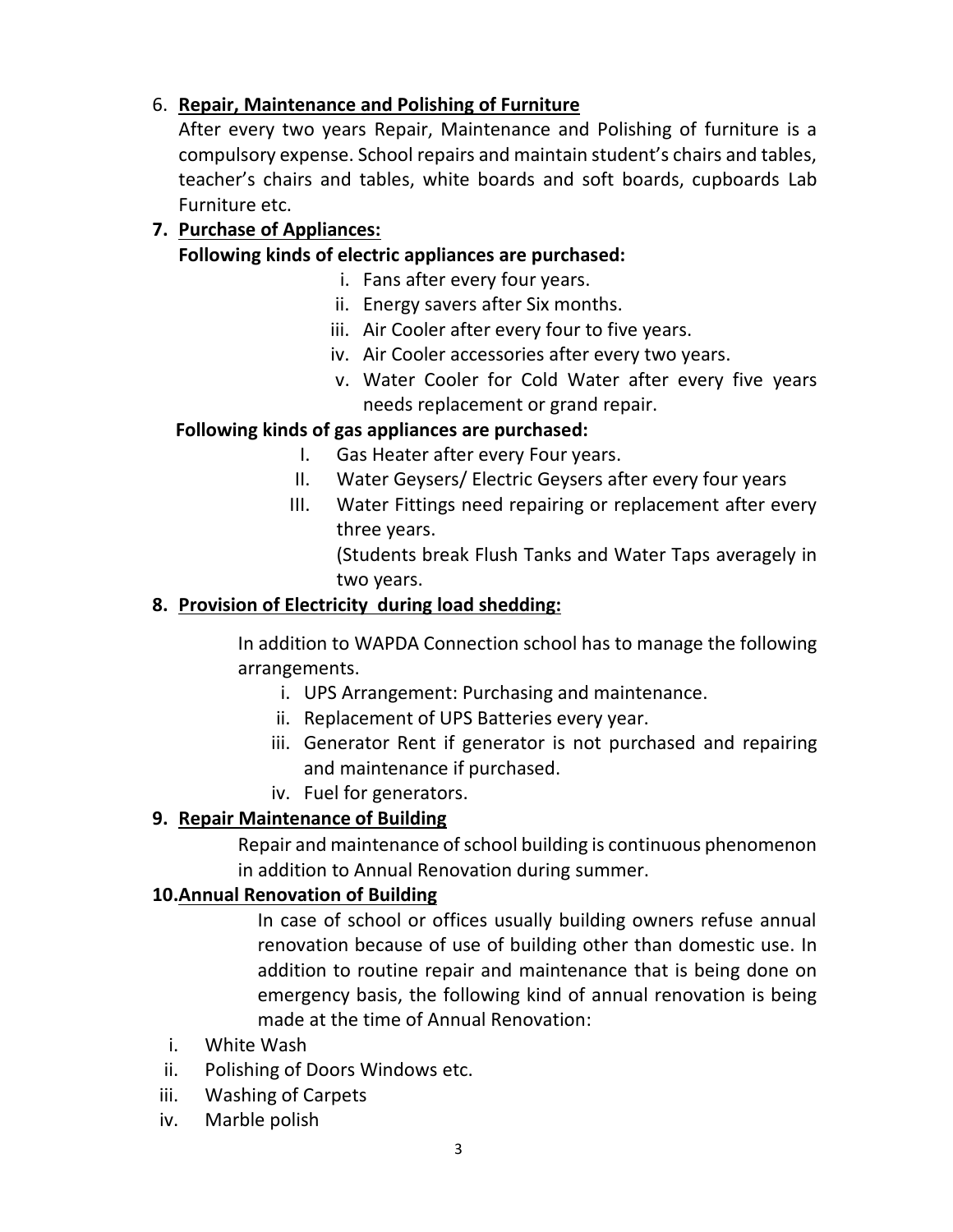#### **11. Purchase of Lab Equipment**

- I. Practical apparatus for Physics, Chemistry, Biology, IT labs are purchased annually particularly the chemicals for Chemistry Practical's are purchased regularly every year.
- II. Broken equipment and apparatus used for Physics Practical's are also purchased.

#### **12.Minor and Major Breakage by the students**

It is routine of students to break glasses, energy savers, globes, steel grills, stairs grills, safety grills, gates, doors and windows net etc. and such kind of breakage is a routine at school premises. The more school management becomes strict the more breakage is commited by the students.

## **13.Repairing Appliances**

Schools spends continuous budget for repairing and Maintenance of all the above mentioned appliances because of their dealing with young ones:

- i. **Electric Appliances** like fans, Water Cooler, Air Coolers and Electric Boards etc.
- ii. **Gas Appliances** like Gas Heaters, Gas Geysers
- iii. **Water Fittings** (Students break Flush Tanks and Water Taps averagely in a year.
- **iv. Lab Equipment's**
- **v. Computer Hardware**

## **14.Student Counseling through Psychologist Counselors.**

School arranges counselors to manage behavioral issues of students that take free periods for counseling purpose.

#### **15.Workshops for parents.**

How to handle the kids at home? Not only big but the small schools also manage such workshops for the better handling of kids at home.

## **16.Issuance of Letters during studies:**

- a. Recommendation Letters.
- b. Continuation letter.
- c. School Leaving Certificates / Letters.
- d. Attestation of Admission Form for Cadet Colleges.
- e. Letters for Nadra.
- f. Letters for scholarship.
- g. Letters for immigration.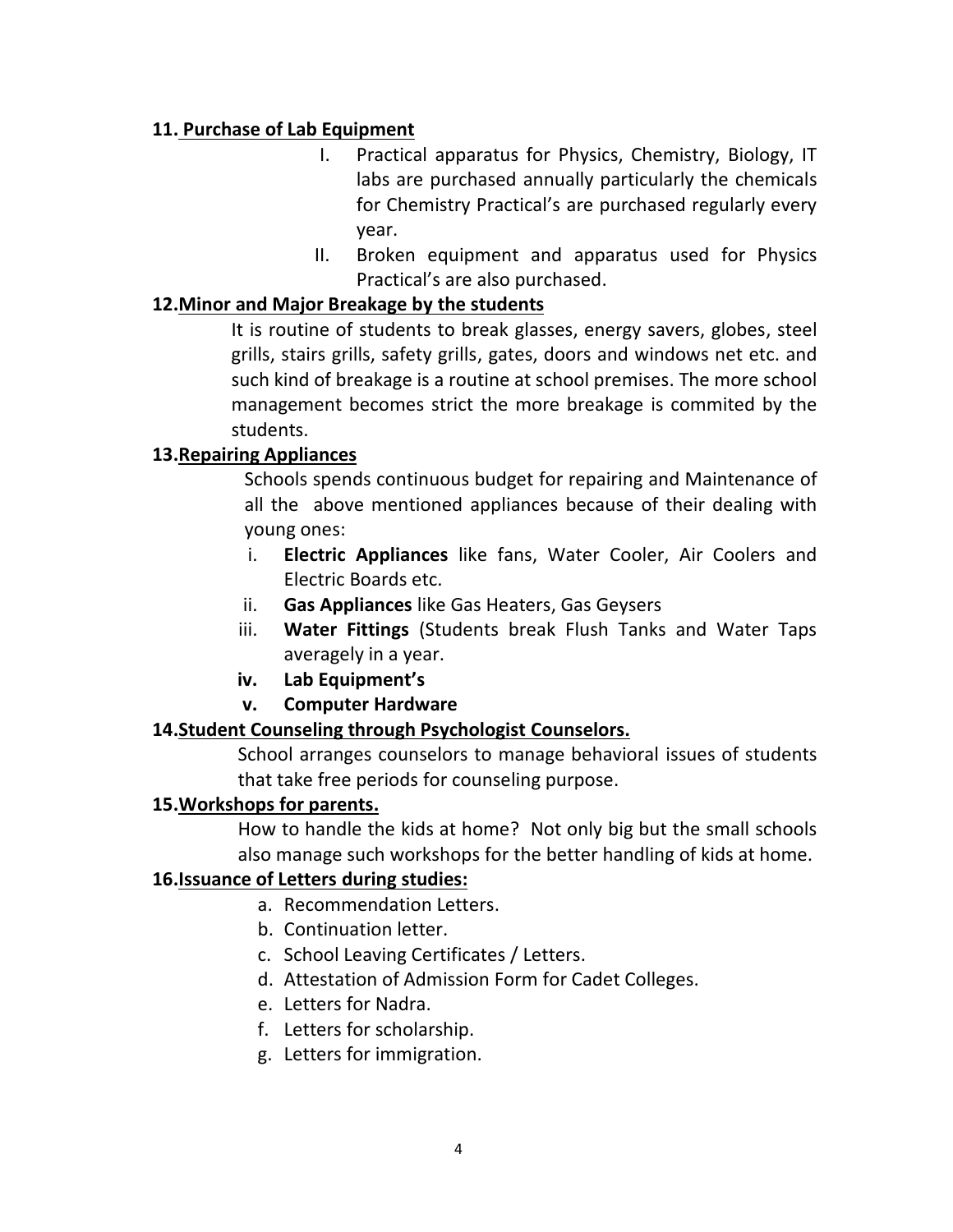#### **17.Research and Development Cell**

A complete Research and Development Cell works in schools which prepares curriculum and continuously supervises its implementation for the better education.

#### **18.Publication Cell**

Publication cell has been established for the purpose of publishing of the material prepared by R & D Cell. Books are prepared by R & D Cell and are published by Publication Cell

#### **19.Distribution of Pamphlets Leaflets**

Research and Development Cell produce a lot of material some of the material is distributed free of cost among the students. The following kinds of Phamplets has been distributed during the last two years:

- I. Hajj
- II. Moharram
- III. Eid Ul Fitr
- IV. Rabi ul Awal
- V. Ramzan
- VI. Rajab
- VII. Sha"baan
- VIII. Hazrat Muhammad (PHUH)
	- IX. Hazrat Abu Baker Siddiqu (R.A)
	- X. Hazrat Usman (R.A)

#### **20.Teachers Training**

Training of teachers in the light of modern teaching techniques is a must. School manages a permanent teachers training program in order to equip the teachers with modern techniques of teaching. Teachers Training continues throughout the year particularly in Summer Vacation.

#### 21.**Human Resource Recruitment (HR Department):**

Recruitment of staff is being made through HR Department. The main aim of this cell is to find the best teachers through advertisement in local news papers. Human Resource Department conducts test, interviews and demo lessons of candidates for this purpose. From publicity of vacant seat till appointment letters school spends money on each step during recruitment.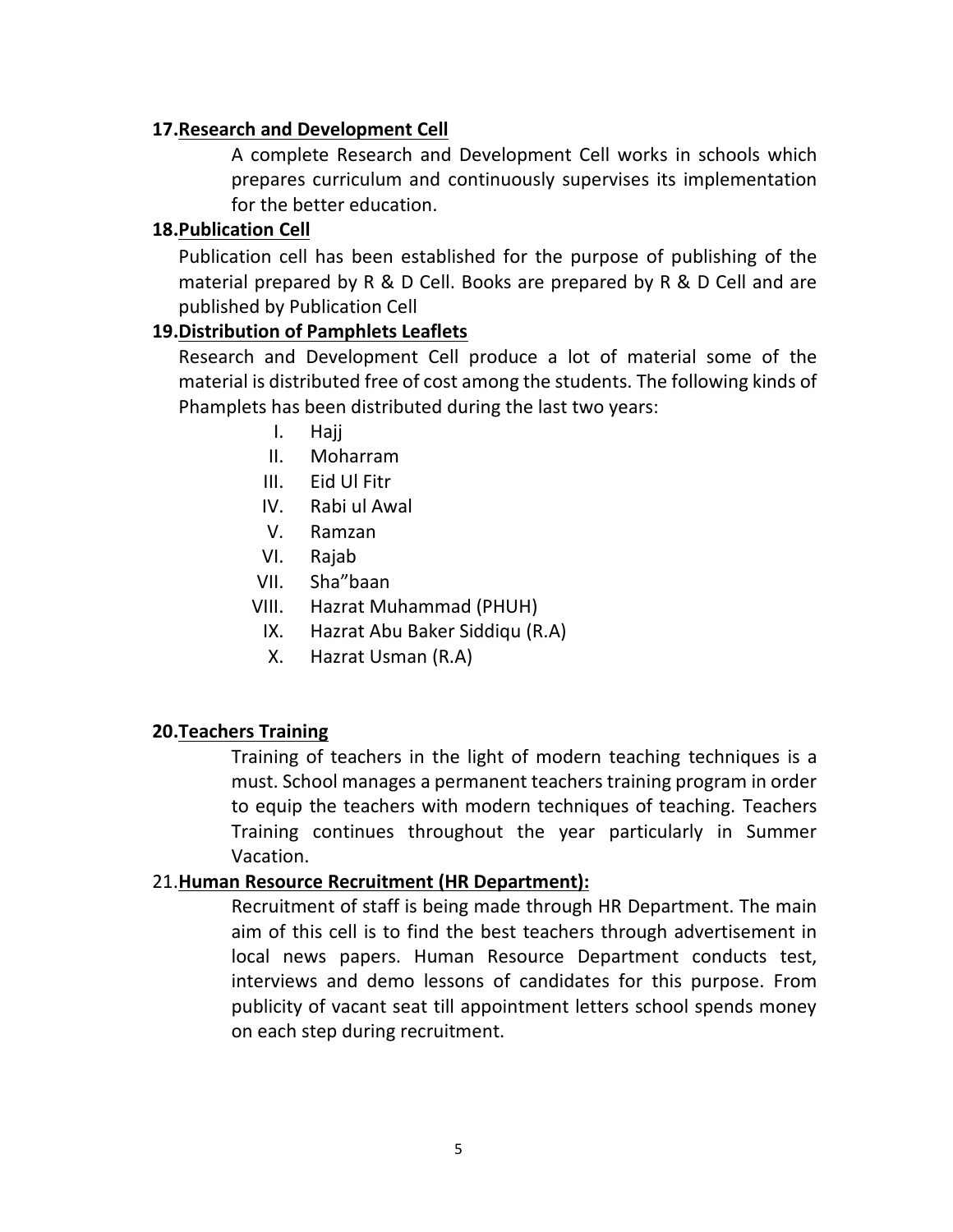#### 22. **Emergency SMS Service**

School manages SMS Service for Provision of Information in general or in emergency to parents about opening or closing of school or any message to parents about any event in the school.

#### **23.Communication Service**

Mobile as well as land Line Communication service is being provided to students in case of emergency without any additional charges by the school.

#### **24.Activity Based Learning Material**

**Activity Material** is prepared by the teachers for the whole class in addition to students personal Activity Material that they bring and use for learning purpose. **Activity Based Learning Technique** is a modern technique which cost more than routine lecture method. And its learning outcome is much better than lecture method.

#### **25.Audio Visual Aids**

Multimedia System is provided for enhancing learning skills through educational movies and material. Multimedias and tape recorders mp3 type systems are provided in addition to PA system which is used for conducting assembly and the working life of a good system is not more than three years.

#### **26.Laboratories**

School provides following kind of Lab facilities to students:

- **1. Physics**
- **2. Chemistry**
- **3. Biology**

#### **27.Art and Craft Room**

A Room with facilities of Art and Craft Activities is provided to students in which Art and Craft Teachers enhance their creative abilities by Art and craft Activities. Material for personal use is provided by the parents.

#### **28.Class / School Decoration**

For better esthetic sense classes are being decorated by the students. School is decorated by the teachers according to the different theme on monthly as well as on quarterly basisregularly throughout the years. Classes are decorated and soft boards are prepared by class teachers with the help of students.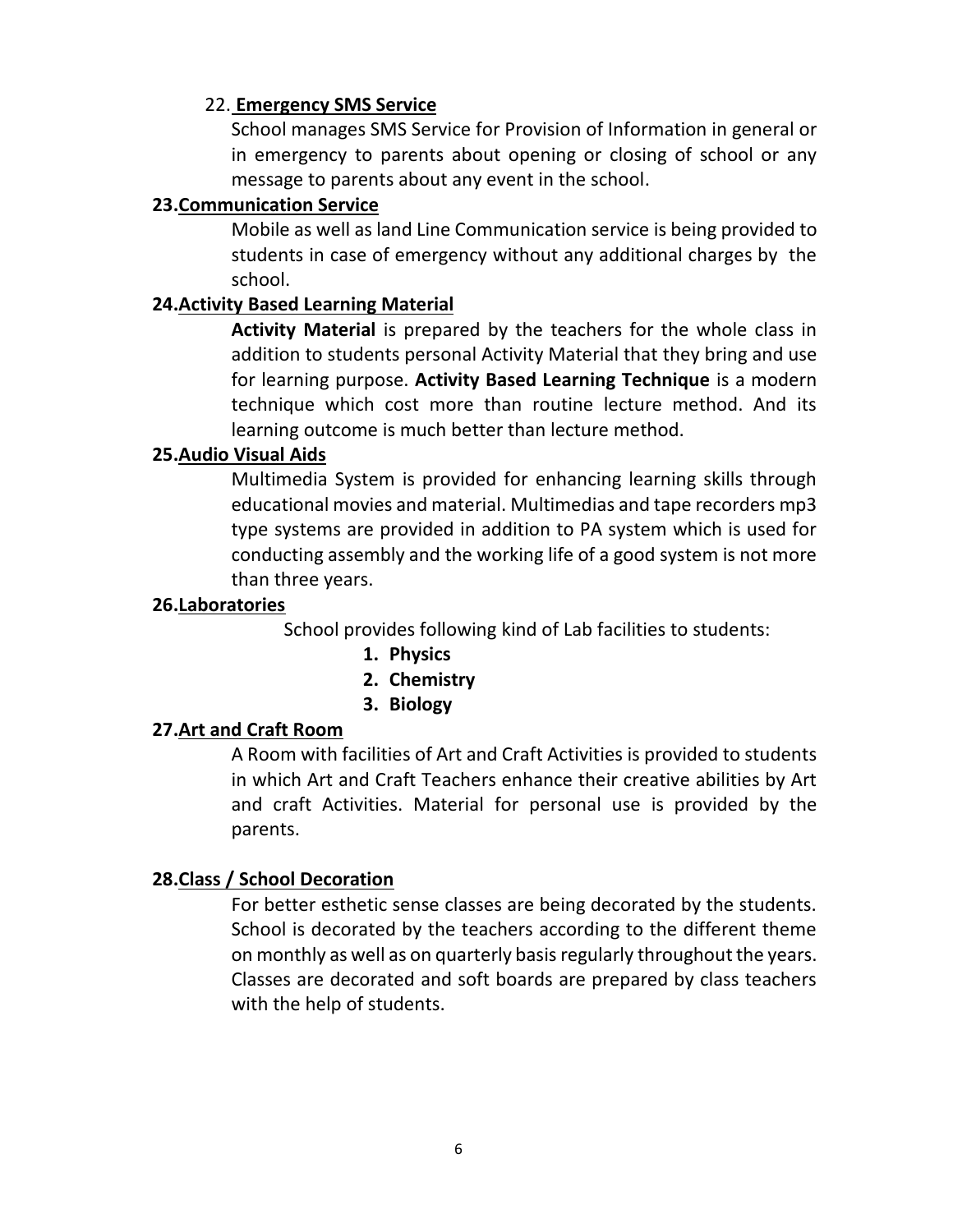#### **29.Gardening**

Beautification and better environment has a great impact on human behavior as well as the attitude. It also shape up the human habits. Gardening is essential at schools. It is also a part of student learning. At least flowers vases are maintained if not huge gardens are not possible by the school. AIMS spend a substantial amount in this head by hiring the gardeners and buying vases and plants etc.

#### **30.Cleaning Arrangements**

School must be very clean all the time. School spends huge amount for buying cleaning material for keeping the environment neat and clean. Sweeping, Mopping, Dusting, Washing are part of cleaning activities which need cleaning material and staff to work. Maids and Sweepers are hired for this purpose.

#### **31.Security Arrangements**

Although security is responsibility of Government. In past public and private schools had to keep one or two watchmen or gate keepers for receiving and handing over the children to parents at gate but continuous terror threats have made essential to increase the security arrangements. Now school spends huge amount on security arrangements which is an additional burden. Following kind of expenses are being made under this head.

- a. Security Cameras in all branches.
- b. Razor / Barbed wire.
- c. High walls.
- d. Additional Security Staff with arms and ammunition.
- e. Additional Gate keepers.

#### 32.**First Aid Facilities**

Very essential medicine and first aid box are being maintained for meeting emergency or sometimes in case of emergency the student are sent to nearby hospital by the school management.

#### **33.Sports Facilities**

Full time or part time PTIs are hired for the physical training of the students. Karate and Taekwondo type physical training are being imparted to students. School provides the necessary sports material to students.

#### **34.Maintaining Prayer Facilities**

School has to manage the prayer facilities for students and staff at the school premises which is essential for training. All this requires space and carpet or plastic mats etc.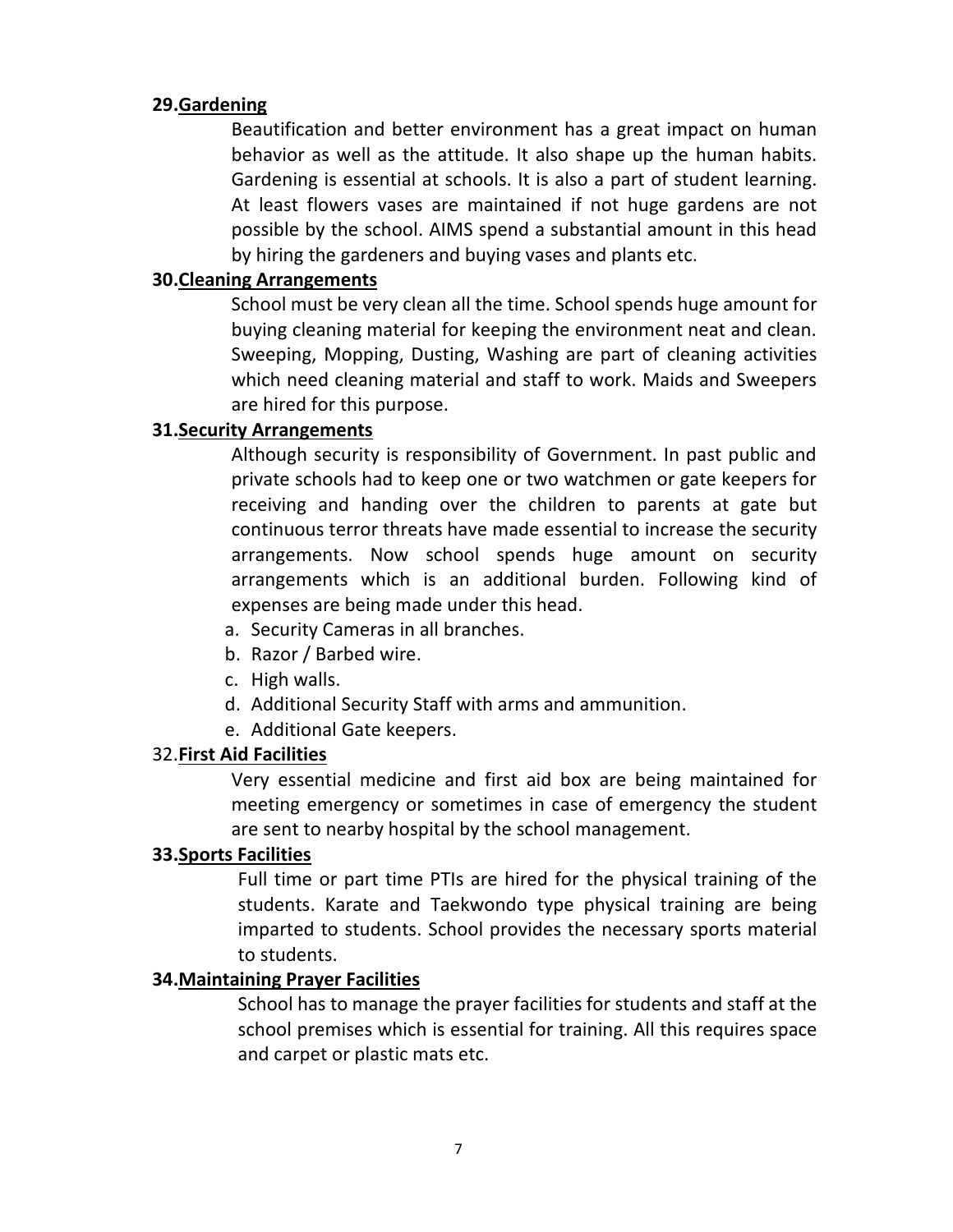# **Annual Fund:**

The annual fund is being charged by the school in two equal installments. The first one is charged in the first term in May of every year and the second one is charged in the second term in October of every year.

The annual Fund is non-refundable and non-transferable. Annual Fund is being used in different heads, the detail of heads is stated below:

## **1. Material Provided in the classes:**

- i. Work sheets
- ii. Lesson Plan
- iii. Circulars
- iv. Class Activities
- v. Written Summer Vacations Task (Set of Summer Vacation Work Books is provided on payment.)

## **2. Program Celebrations**

#### **School Annual Days**

Following Annual Days are celebrated by the school for prize distribution particularly:

- I. Hifz Students Annual Day
- II. Boys Annual Day
- III. Girls Annual Day
- IV. Branches Annual Day

## **Days Celebration**

School celebrates Annual Days which is essential for learning of students. In addition to Annual Days Different Days are also celebrated by pasting banners, pana-flex sheets, placards, by arranging different kind of competitions like debate contest, written and oral quiz competition etc the list of days are given below briefly:

#### **3. Celebration of Islamic Days**

Following type of **Islamic Days are celebrated** in different ways by the school:

- I. Seerat -Un-Nabi Day,
- II. Ramdan Activities
- III. Hajj Activities

## **4. Celebration of National Days:**

- I. Independence Day
- II. Defense day
- III. Iqbal Day
- IV. Quaid Day
- Note: Every year in order to keep balance between curricular as well as co curricular activities school celebrates different days.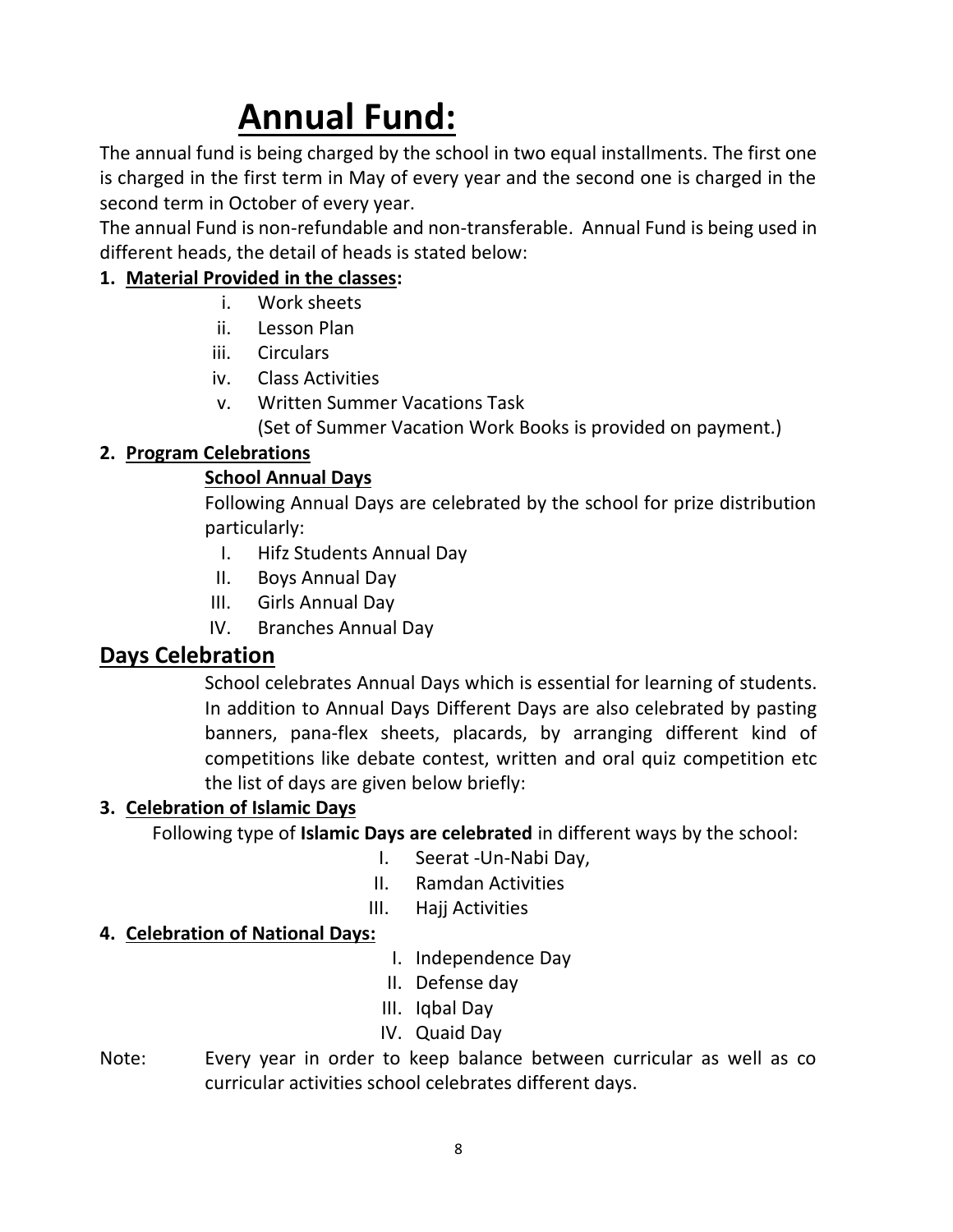Note: These days are celebrated in the classes as well as in the school premises. Some time such days are celebrated outside the school.

## **5. Celebration of International Days**

International Days are also celebrated in school that are not contrary to Islam or ideology of Pakistan.

## **6. Celebration of Days in collaboration with Govt. Department like Tree Plantation Competitions**

Different kind of debate contest and others competitions like Quiz Competition, Book Reading Competition are arranged in classes as well as at school premises like competition with reference to Iqbal Day, Quaid Day, Independence Day, Defense day etc. Such competitions are arranged as part of celebration of days.

## **7. Library**

A substantial number of Books are being kept by the school in libraries for the students.

Now school management is in process of managing Book Bank for enhancing reading skills in students.

## **8. PTMs-Parents Teacher Meetings**

Five to Six PTMs are arranged in one academic year, the detail is given below:

## **i. First Term**

- i. First Meeting after commencement of  $1<sup>st</sup>$  Term.
- ii. Second Meeting in the mid of term.
- iii. Third Meeting at the end of term.

## **ii. Second Term**

- i. First Meeting after commencement of 2<sup>nd</sup> Term.
- ii. Second Meeting in the mid of term.
- iii. Third Meeting at the end of term.

## **9. Result Days**

- i. First Term Result Day
- ii. Second Term Result Day
- iii. Hifz Students Result Day  $1<sup>st</sup>$  Term
- iv. Hifz Students Result Day of 2<sup>nd</sup> Term

## **10. Websites Management**

Website developers are being engaged by the school for managing the websites on permanent basis. Website serves following purposes:

- i. Information for parents and public.
- ii. Encouraging student to take part in Co-curricular activities.
- iii. Encouragement of student by displaying their names and activities.
- iv. Provision of Fee Challan through website.
- v. Provision of Home Work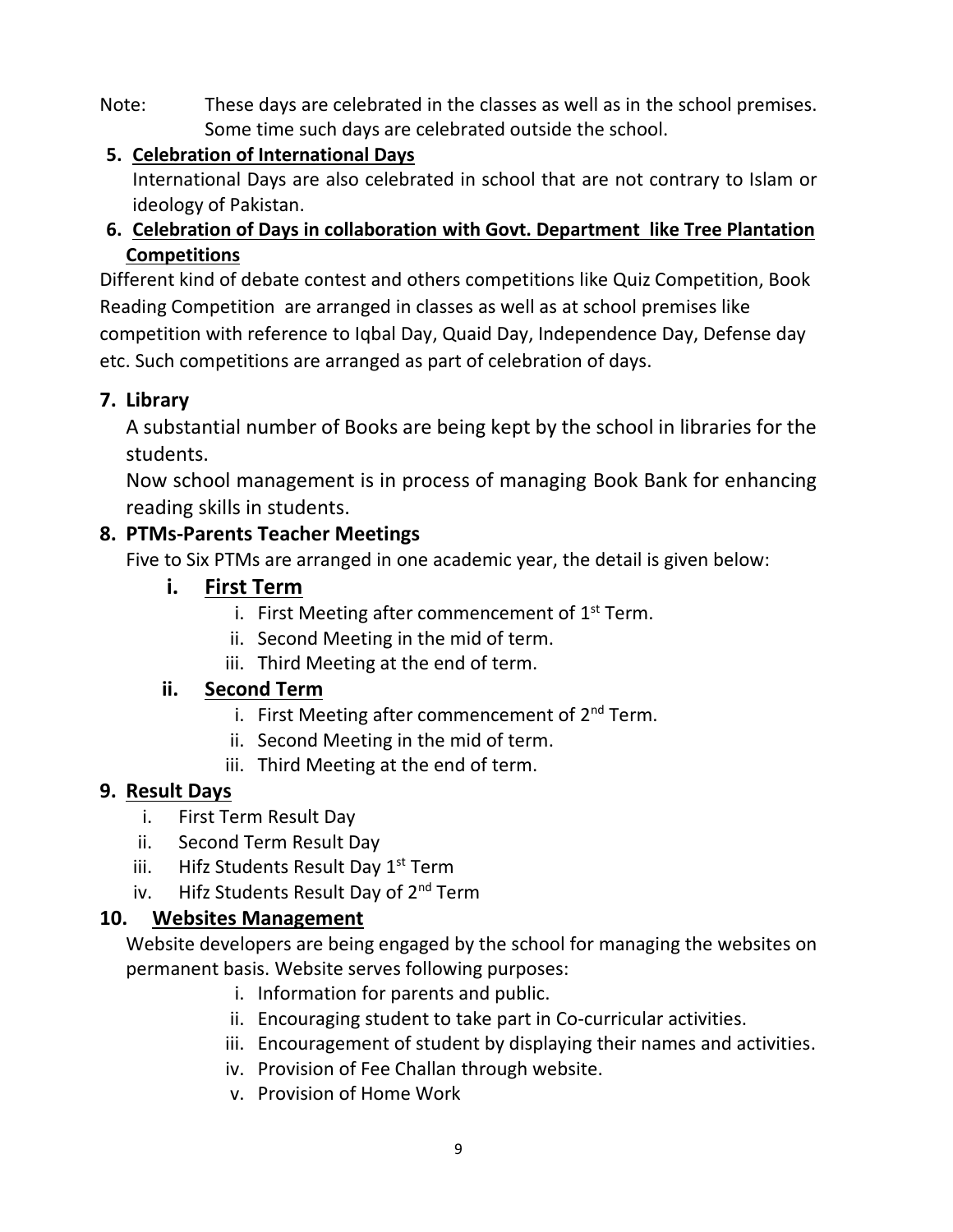vi. Academic information in general like book list, list of book shops, and Uniform shops , etc

## **11. Monthly Fee Challan**

- i. Generation of Monthly Fee Challans.
- ii. Distribution of Monthly Fee Challans in classes.
- iii. Provision of Fee Challan by Email if demanded.
- iv. Provision of Duplicate Fee Challan if lost.
- v. Payments to banks for Fee collection.

## **12. School Software**

School maintains student's record like Personal Data, Examination Record, Fee Record, Attendance etc. in software. This is only possible by hiring some professional experts as well as IT specialists who run the software. Hiring of staff and purchase of Hardware items costs a lot.

## **13. Evaluation and Assessment of students**

- i. Class Tests
- ii. Revision Test
- iii. Examination
	- A. First Term Exam.
	- B. Second Term or Final Exam.

## **14. Result preparation and Issuance of Result Cards:**

A separate **examination section** is being established for the purpose of conducting examination. Preparation and issuance of result cards is also made possible under this section.

All kind of stationary and computer hardware accessories are provided to Examination section for above mentioned tasks. Duplicate result card are also issued in case of error or due to rechecking of papers.

## **15. Scholarships and Awards to students:**

Students are awarded shields and certificates as part and process of encouragement on Annual Days.

Student of SSC are awarded with cash scholarship amounting to eighty thousand rupees on achieving the highest percentage in board examination.

## **16. Sports Gala\***

Annual Sports Day is celebrated in two parts:

## **I. Annual Sports Day of Boys Section and**

## II. **Annual Sports Day of branches.**

First off Sports Gala in-house sports competition are arranged for the whole month along with classes by making changes in time table.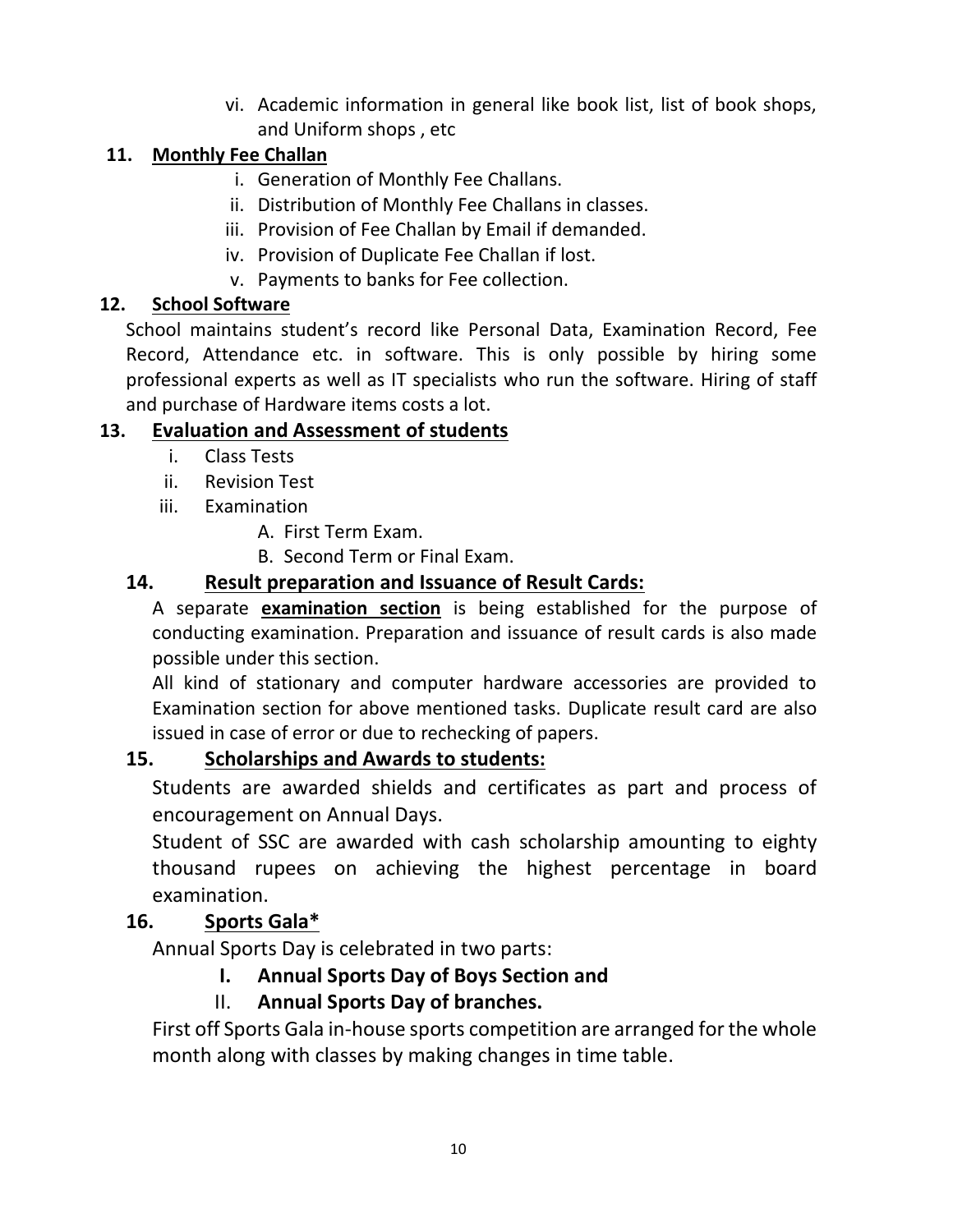Shields and different prizes are being given to the winners. Sports Gala is really a colorful event which has no match. Parents and students attend and participate in the event with a great pump and show.

Other than the costumes all kind of arrangements are being made by the school for this grand event. Costumes are purchased by the students according to the event in which they participate.

## **\*Sports gala is arranged if security clearance granted from the local authorizes**

## **17. Celebration of Months**

Following months are celebrated as subject month in order to motivate the student to gain general knowledge in that particular subject:

- i. January is celebrated as the month of Islamic Studies
- ii. February is celebrated as the month of Character Building
- iii. March/April is celebrated as the month of Arabic Language
- iv. August /September is celebrated as the month of Social Studies
- v. October is celebrated as the month of Art and Craft and Science
- vi. November is celebrated as the month of English Language
- vii. December is celebrated as the month of Urdu Language

Posters and Pana-flex Sheets are displayed in the school premises along with a lot of more activities.

## **18. Art and Craft Competitions**

This competition is arranged in the classes as well as at the school level. Sometimes students take part in competitions arranged outside the school by the different organizations or institutions.

## **19. Science Exhibition**

Science Exhibitions are also arranged by the school for enhancing the student's interest in the field of science and technology.

## **20.Fun Fair / Food Street**

Recreational activities are essential part of education. The School Management arranges such kind of programs in the school or sometimes outside depending upon the permission by the government and weather condition. The general arrangements are made by the school management. Students make groups and participate in such activities at their own with their own pocket money.

## **21.Book reading / Reviews**

Book Reading is an essential part of human life. The schools are responsible to inculcate reading habit in the students. School manages Book reading and review competition among the students in order to enhance reading habit among them as well as accelerate their learning. Prizes are given to top three book readers and review writers.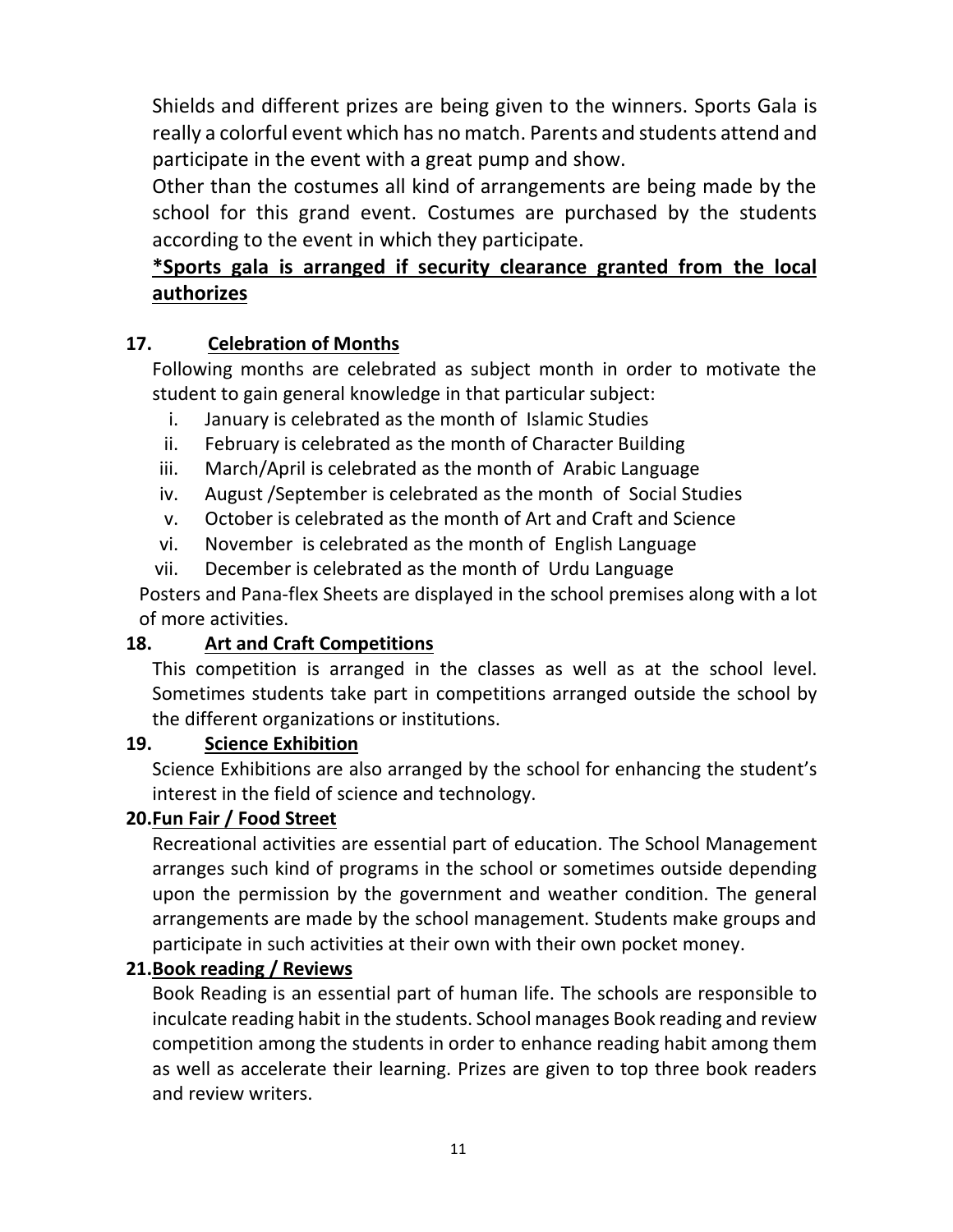## **22.Character Building Seminars and Lectures**

Seminars, workshops, lectures and discussions are arranged for building the character of students. Sometimes people from outside are hired for this purpose or the teachers arrange such kind of activities on their own.

## **23.Orientation / Back to School Activities**

At the time of commencement of a new term or on the opening of school after summer break, orientation activities are arranged in class by the teachers or in the school at school level in order to the ice and revise interest in students in school life. Because the long breaks cast adverse effects on student's minds and mood that is why it is considered essential to manage the orientation activities to warm them up.

## **Annual Fund or any fund charged per annum does not cover such kind of expenses in school, parents have to pay separately for these expenses:**

- i. The entry fees for the external competitions as stated below are not paid through this fund:
	- A. Kangaroo Math's Competition
	- B. Dawn Spelling Bee Competition
	- C. Art and Craft Competition outside the school.
	- D. Participation in any competition arranged by the NOGs or Other Institutions or Govt. Organizations etc.

Any kind of competitions arranged by different organizations with entry fee is not covered by this fund.

- ii. **Recreational Trips:** The local as well as out station Recreational Trips are not covered by this fund. Students arrange and contribute money for such trips. Students arrange trips to Murree, Ayubia or any other places with the permission of parents at their own under school supervision through their own expenses.
- iii. **Study Trips:** The local as well as out station Study Trips like sometimes students ask for a visit to Khewara Mines or Taxila to study Taxila Civilization etc. such kind of trips are not covered by this fund.
- iv. The **duplicate photo copies** of anything already provided.
- v. The **photocopies** of the note books on the demand of parents or students.
- vi. **Transport charges** in order to participate in any kind of competitions are also not covered in this fund. Parents have to pay that transport charges separately.
- vii. **Fun Fair and Food Festival** type activities are not covered by this fund.
- viii. **Entry Tickets** to enter into any recreational place or parks are not covered by this fund.
- ix. It does not cover the purchase of **costumes** and any **items of personal consumption** for taking part or participation in any kind of function or event inside the school or outside the school.